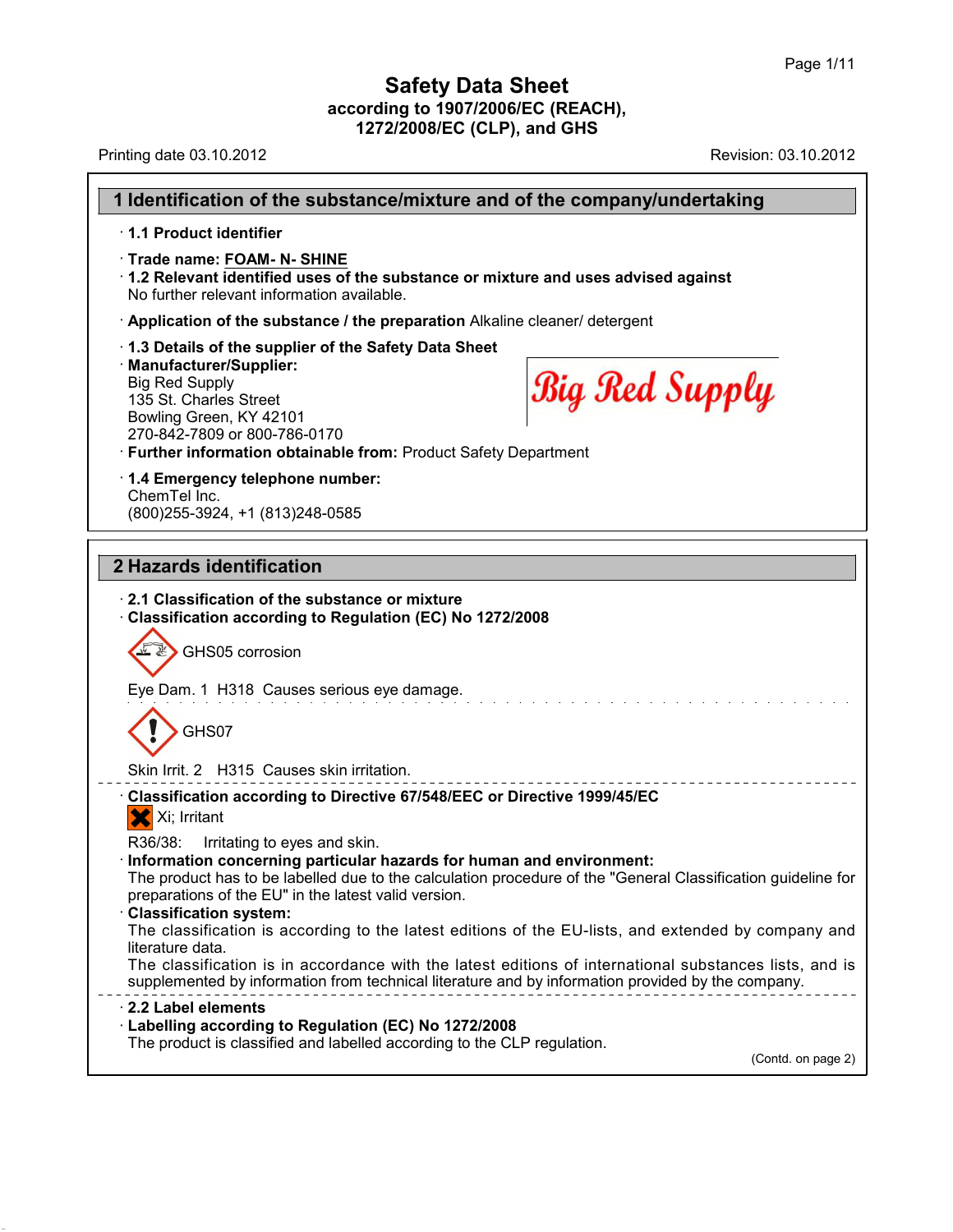Printing date 03.10.2012 **Revision: 03.10.2012** 

**Trade name: FOAM- N- SHINE**

|                              |                                                                                                       | (Contd. of page 1) |  |
|------------------------------|-------------------------------------------------------------------------------------------------------|--------------------|--|
| · Hazard pictograms          |                                                                                                       |                    |  |
|                              |                                                                                                       |                    |  |
|                              |                                                                                                       |                    |  |
|                              |                                                                                                       |                    |  |
| GHS05                        |                                                                                                       |                    |  |
|                              |                                                                                                       |                    |  |
| · Signal word Danger         |                                                                                                       |                    |  |
|                              | · Hazard-determining components of labelling:                                                         |                    |  |
|                              | tetrasodium ethylenediaminetetraacetate                                                               |                    |  |
| <b>Hazard statements</b>     |                                                                                                       |                    |  |
| H315 Causes skin irritation. |                                                                                                       |                    |  |
|                              | H318 Causes serious eye damage.                                                                       |                    |  |
| · Precautionary statements   |                                                                                                       |                    |  |
| P <sub>101</sub>             |                                                                                                       |                    |  |
|                              | If medical advice is needed, have product container or label at hand.                                 |                    |  |
| P102                         | Keep out of reach of children.                                                                        |                    |  |
| P <sub>103</sub>             | Read label before use.                                                                                |                    |  |
| P280                         | Wear protective gloves/protective clothing/eye protection/face protection.                            |                    |  |
| P264                         | Wash thoroughly after handling.                                                                       |                    |  |
|                              | P305+P351+P338 IF IN EYES: Rinse cautiously with water for several minutes. Remove contact lenses, if |                    |  |
|                              | present and easy to do. Continue rinsing.                                                             |                    |  |
| P310                         | Immediately call a POISON CENTER or doctor/physician.                                                 |                    |  |
| P321                         | Specific treatment (see on this label).                                                               |                    |  |
| P362                         | Take off contaminated clothing and wash before reuse.                                                 |                    |  |
| P332+P313                    | If skin irritation occurs: Get medical advice/attention.                                              |                    |  |
| P302+P352                    | IF ON SKIN: Wash with plenty of soap and water.                                                       |                    |  |
| · Hazard description:        |                                                                                                       |                    |  |
| · WHMIS-symbols:             |                                                                                                       |                    |  |
|                              | D2B - Toxic material causing other toxic effects                                                      |                    |  |
| E - Corrosive material       |                                                                                                       |                    |  |
|                              |                                                                                                       |                    |  |
|                              |                                                                                                       |                    |  |
|                              |                                                                                                       |                    |  |
|                              |                                                                                                       |                    |  |
|                              |                                                                                                       |                    |  |
| · NFPA ratings (scale 0 - 4) |                                                                                                       |                    |  |
|                              | Health = $1$                                                                                          |                    |  |
| $Fire = 0$                   |                                                                                                       |                    |  |
|                              | Reactivity = 0                                                                                        |                    |  |
|                              |                                                                                                       |                    |  |
| · HMIS-ratings (scale 0 - 4) |                                                                                                       |                    |  |
|                              |                                                                                                       |                    |  |
| <b>HEALTH</b><br>$\boxed{1}$ | Health = $1$                                                                                          |                    |  |
| $\boxed{0}$<br><b>FIRE</b>   | $Fire = 0$                                                                                            |                    |  |
| REACTIVITY 0 Reactivity = 0  |                                                                                                       |                    |  |
|                              |                                                                                                       |                    |  |
|                              | <b>HMIS Long Term Health Hazard Substances</b>                                                        |                    |  |
|                              | None of the ingredients is listed.                                                                    |                    |  |
|                              |                                                                                                       | (Contd. on page 3) |  |
|                              |                                                                                                       |                    |  |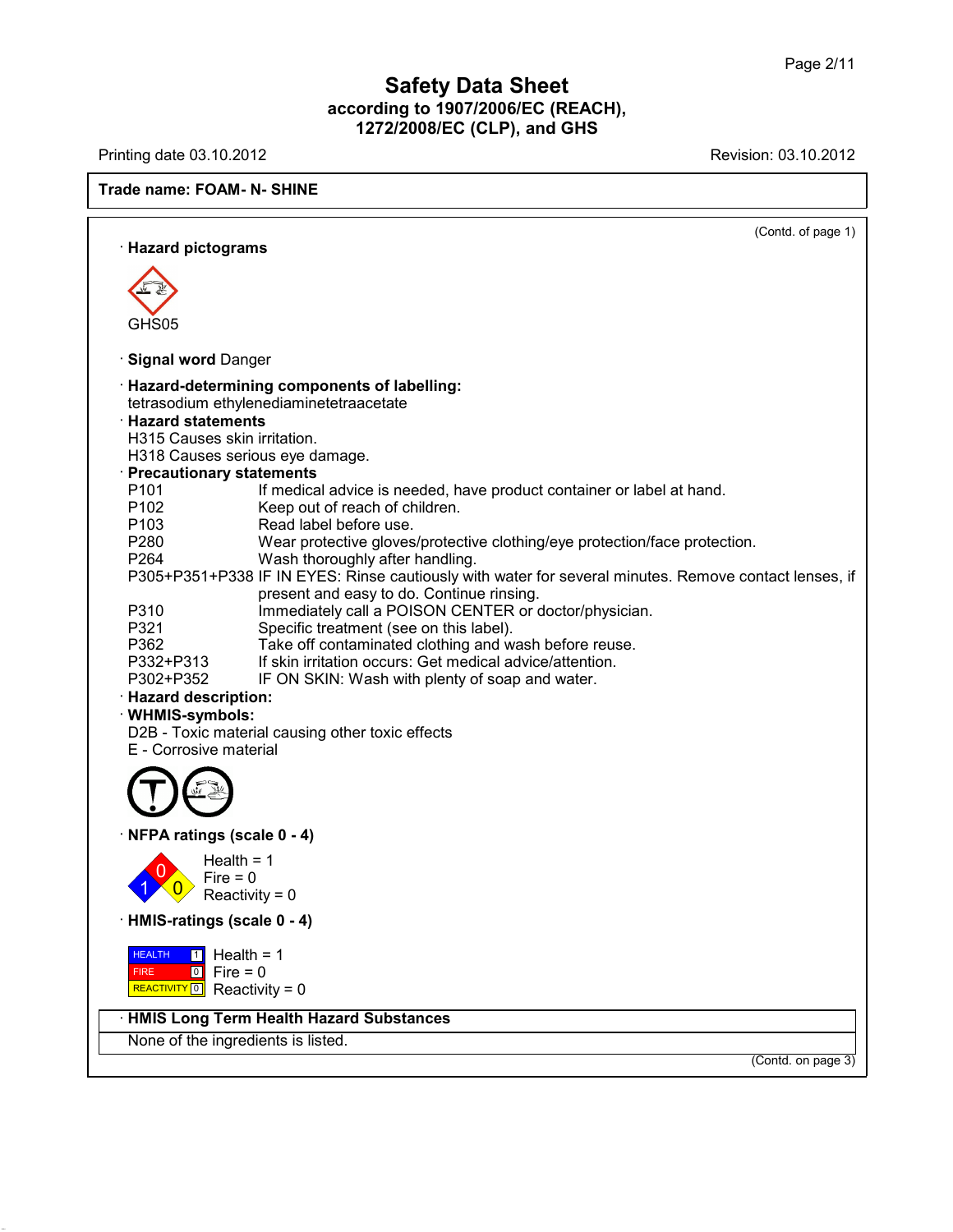Printing date 03.10.2012 **Revision: 03.10.2012** Revision: 03.10.2012

(Contd. of page 2)

## **Trade name: FOAM- N- SHINE**

#### · **2.3 Other hazards**

#### · **Results of PBT and vPvB assessment**

· **PBT:** Not applicable.

· **vPvB:** Not applicable.

## **3 Composition/information on ingredients**

#### · **3.2 Mixtures**

· **Description:** Mixture of substances listed below with nonhazardous additions.

| · Dangerous components:                                                                 |                                                            |              |
|-----------------------------------------------------------------------------------------|------------------------------------------------------------|--------------|
| CAS: 25155-30-0                                                                         | sodium dodecylbenzenesulphonate, pure                      | $2,5 - 10\%$ |
| EINECS: 246-680-4                                                                       | $\mathbf{\times}$ Xn R22                                   |              |
|                                                                                         | $\Diamond$ Acute Tox. 4, H302                              |              |
| CAS: 64-02-8                                                                            | tetrasodium ethylenediaminetetraacetate                    | $\leq 2.5\%$ |
| EINECS: 200-573-9                                                                       | $\mathsf{\times}$ Xn R22; $\mathsf{\times}$ Xi R41         |              |
| Index number: 607-428-00-2 $\otimes$ Eye Dam. 1, H318                                   |                                                            |              |
|                                                                                         | $\overline{\left\langle \right\rangle}$ Acute Tox. 4, H302 |              |
| CAS: 1310-73-2                                                                          | sodium hydroxide                                           | $\leq 2.5\%$ |
| EINECS: 215-185-5                                                                       | $\mathbb{E}$ C R35                                         |              |
| Index number: 011-002-00-6 $\leftrightarrow$ Skin Corr. 1A, H314                        |                                                            |              |
| Additional information: For the wording of the listed risk phrases refer to section 16. |                                                            |              |

# **4 First aid measures**

#### · **4.1 Description of first aid measures**

· **General information:** Immediately remove any clothing soiled by the product.

· **After inhalation:**

Supply fresh air; consult doctor in case of complaints.

In case of unconsciousness place patient stably in side position for transportation.

· **After skin contact:**

Immediately wash with water and soap and rinse thoroughly.

If skin irritation continues, consult a doctor.

· **After eye contact:**

Remove contact lenses if worn.

Rinse opened eye for several minutes under running water. If symptoms persist, consult a doctor.

· **After swallowing:** Do not induce vomiting; call for medical help immediately.

· **4.2 Most important symptoms and effects, both acute and delayed** No further relevant information available.

· **4.3 Indication of any immediate medical attention and special treatment needed** No further relevant information available.

(Contd. on page 4)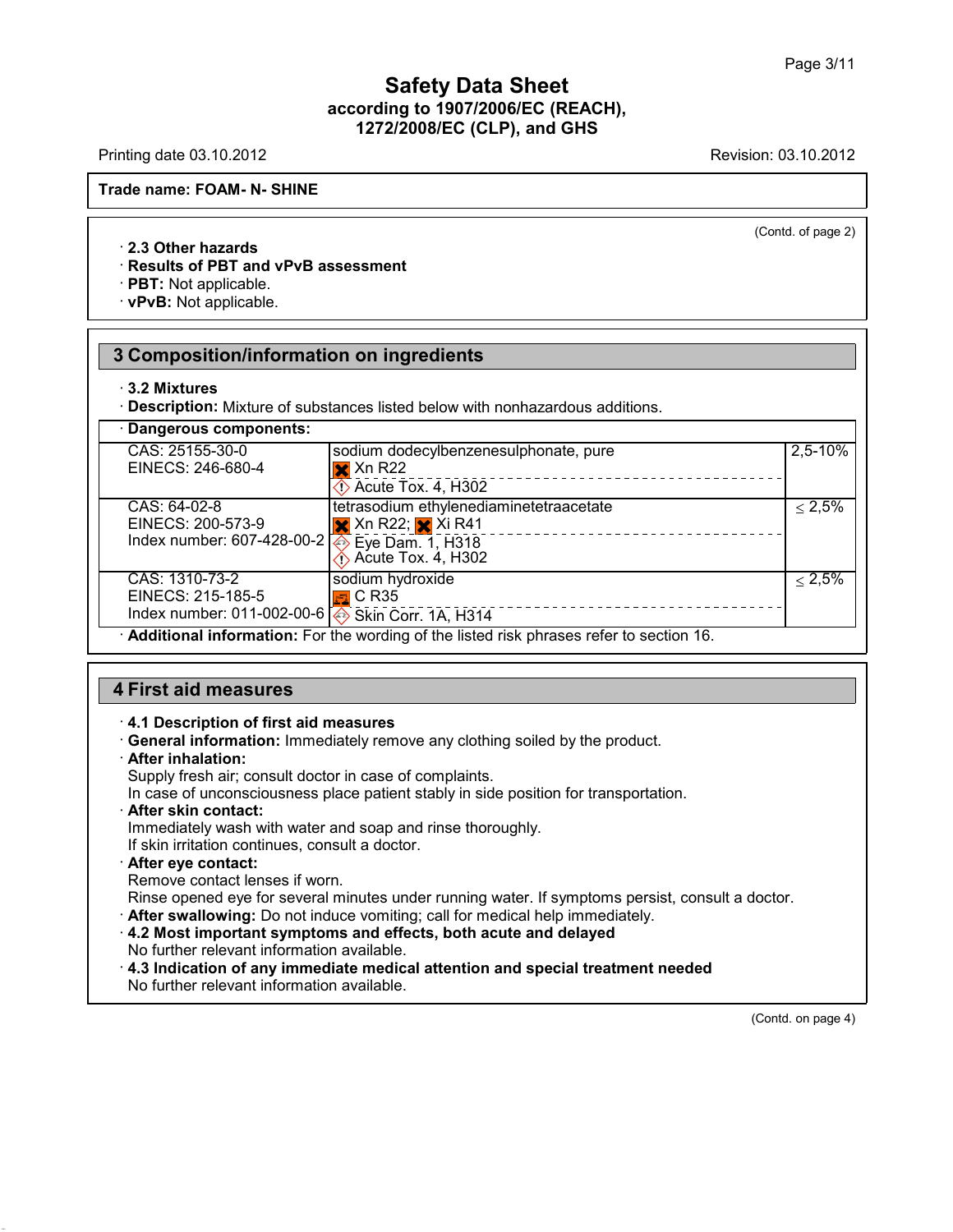Printing date 03.10.2012 **Revision: 03.10.2012** Revision: 03.10.2012

#### **Trade name: FOAM- N- SHINE**

(Contd. of page 3)

## **5 Firefighting measures**

· **5.1 Extinguishing media**

· **Suitable extinguishing agents:**

CO2, powder or water spray. Fight larger fires with water spray or alcohol resistant foam.

· **5.2 Special hazards arising from the substance or mixture** No further relevant information available.

· **5.3 Advice for firefighters**

· **Protective equipment:** No special measures required.

· **Additional information** Cool endangered receptacles with water spray.

#### **6 Accidental release measures**

· **6.1 Personal precautions, protective equipment and emergency procedures** Not required.

· **6.2 Environmental precautions:**

Dilute with plenty of water.

Do not allow to enter sewers/ surface or ground water.

· **6.3 Methods and material for containment and cleaning up:**

Absorb with liquid-binding material (sand, diatomite, acid binders, universal binders, sawdust).

Ensure adequate ventilation.

· **6.4 Reference to other sections**

See Section 7 for information on safe handling.

See Section 8 for information on personal protection equipment.

See Section 13 for disposal information.

## **7 Handling and storage**

· **7.1 Precautions for safe handling**

Ensure good ventilation/exhaustion at the workplace. Prevent formation of aerosols.

· **Information about fire - and explosion protection:** No special measures required.

· **7.2 Conditions for safe storage, including any incompatibilities**

· **Storage:**

· **Requirements to be met by storerooms and receptacles:** No special requirements.

· **Information about storage in one common storage facility:** Not required.

· **Further information about storage conditions:** Keep container tightly sealed.

· **7.3 Specific end use(s)** No further relevant information available.

## **8 Exposure controls/personal protection**

· **Additional information about design of technical facilities:** No further data; see item 7.

(Contd. on page 5)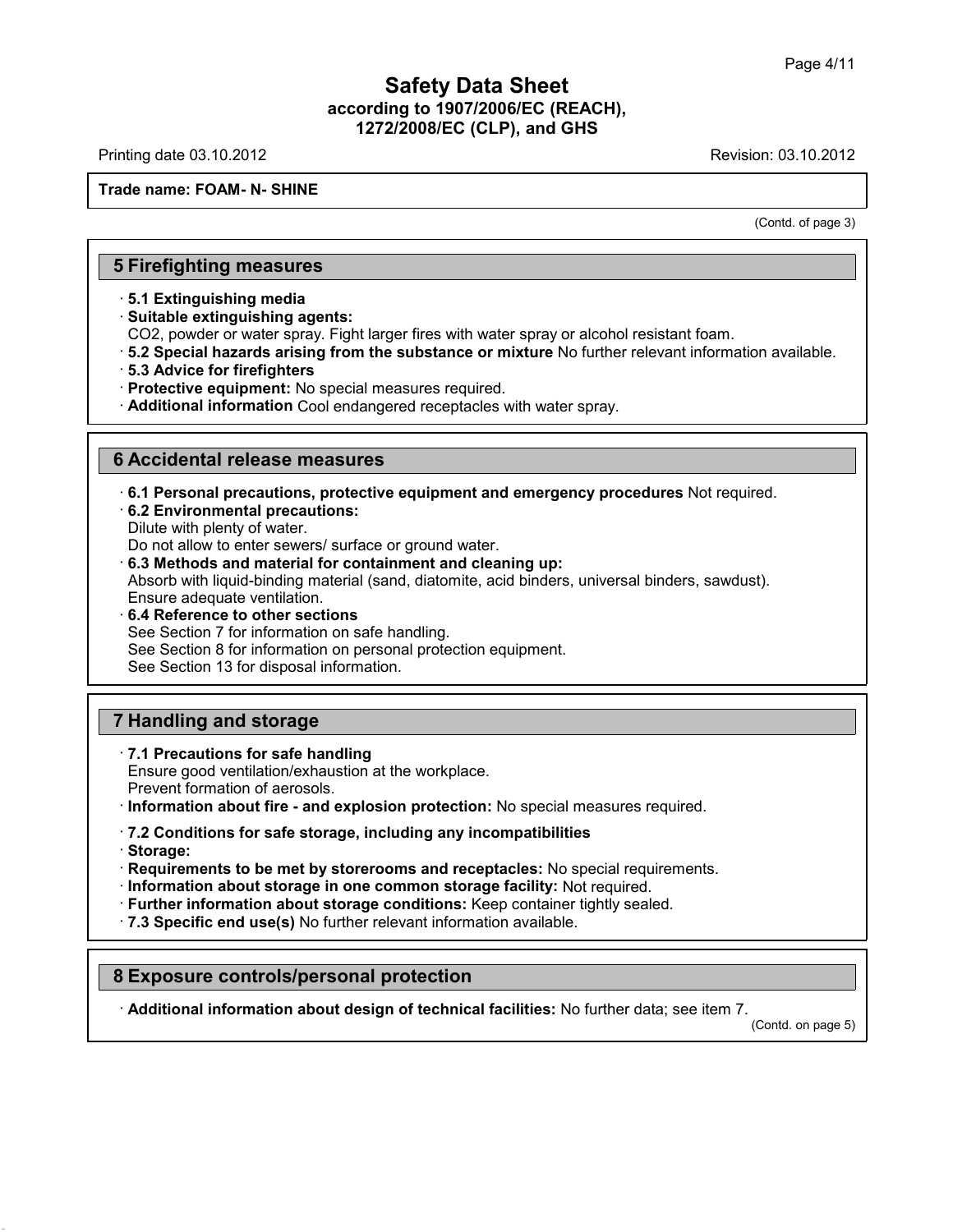Printing date 03.10.2012 **Revision: 03.10.2012** 

# **Trade name: FOAM- N- SHINE**

| (Contd. of page 4)                                                                                                                                                                                                                                                                                                                                                                                                                                                                                                                                                                                                                                                                                                                                                                                                                                                                                                                                        |
|-----------------------------------------------------------------------------------------------------------------------------------------------------------------------------------------------------------------------------------------------------------------------------------------------------------------------------------------------------------------------------------------------------------------------------------------------------------------------------------------------------------------------------------------------------------------------------------------------------------------------------------------------------------------------------------------------------------------------------------------------------------------------------------------------------------------------------------------------------------------------------------------------------------------------------------------------------------|
| 8.1 Control parameters                                                                                                                                                                                                                                                                                                                                                                                                                                                                                                                                                                                                                                                                                                                                                                                                                                                                                                                                    |
| · Ingredients with limit values that require monitoring at the workplace:                                                                                                                                                                                                                                                                                                                                                                                                                                                                                                                                                                                                                                                                                                                                                                                                                                                                                 |
| 1310-73-2 sodium hydroxide                                                                                                                                                                                                                                                                                                                                                                                                                                                                                                                                                                                                                                                                                                                                                                                                                                                                                                                                |
| PEL (USA)<br>$2 \text{ mg/m}^3$<br>REL (USA)<br>Short-term value: C 2 mg/m <sup>3</sup><br>Short-term value: C 2 mg/m <sup>3</sup><br>TLV (USA)<br>EL (Canada) Short-term value: C 2 mg/m <sup>3</sup>                                                                                                                                                                                                                                                                                                                                                                                                                                                                                                                                                                                                                                                                                                                                                    |
| · Additional information: The lists valid during the making were used as basis.                                                                                                                                                                                                                                                                                                                                                                                                                                                                                                                                                                                                                                                                                                                                                                                                                                                                           |
| 8.2 Exposure controls<br>· Personal protective equipment:<br>· General protective and hygienic measures:<br>Keep away from foodstuffs, beverages and feed.<br>Immediately remove all soiled and contaminated clothing<br>Wash hands before breaks and at the end of work.<br>Avoid contact with the eyes and skin.<br>· Respiratory protection:<br>In case of brief exposure or low pollution use respiratory filter device. In case of intensive or longer<br>exposure use self-contained respiratory protective device.<br>· Protection of hands:                                                                                                                                                                                                                                                                                                                                                                                                       |
| Protective gloves                                                                                                                                                                                                                                                                                                                                                                                                                                                                                                                                                                                                                                                                                                                                                                                                                                                                                                                                         |
| The glove material has to be impermeable and resistant to the product/ the substance/ the preparation.<br>Due to missing tests no recommendation to the glove material can be given for the product/ the<br>preparation/ the chemical mixture.<br>Selection of the glove material on consideration of the penetration times, rates of diffusion and the<br>degradation<br><b>Material of gloves</b><br>The selection of the suitable gloves does not only depend on the material, but also on further marks of<br>quality and varies from manufacturer to manufacturer. As the product is a preparation of several<br>substances, the resistance of the glove material can not be calculated in advance and has therefore to be<br>checked prior to the application.<br>Penetration time of glove material<br>The exact break through time has to be found out by the manufacturer of the protective gloves and has to<br>be observed.<br>Eye protection: |
| Tightly sealed goggles                                                                                                                                                                                                                                                                                                                                                                                                                                                                                                                                                                                                                                                                                                                                                                                                                                                                                                                                    |

(Contd. on page 6)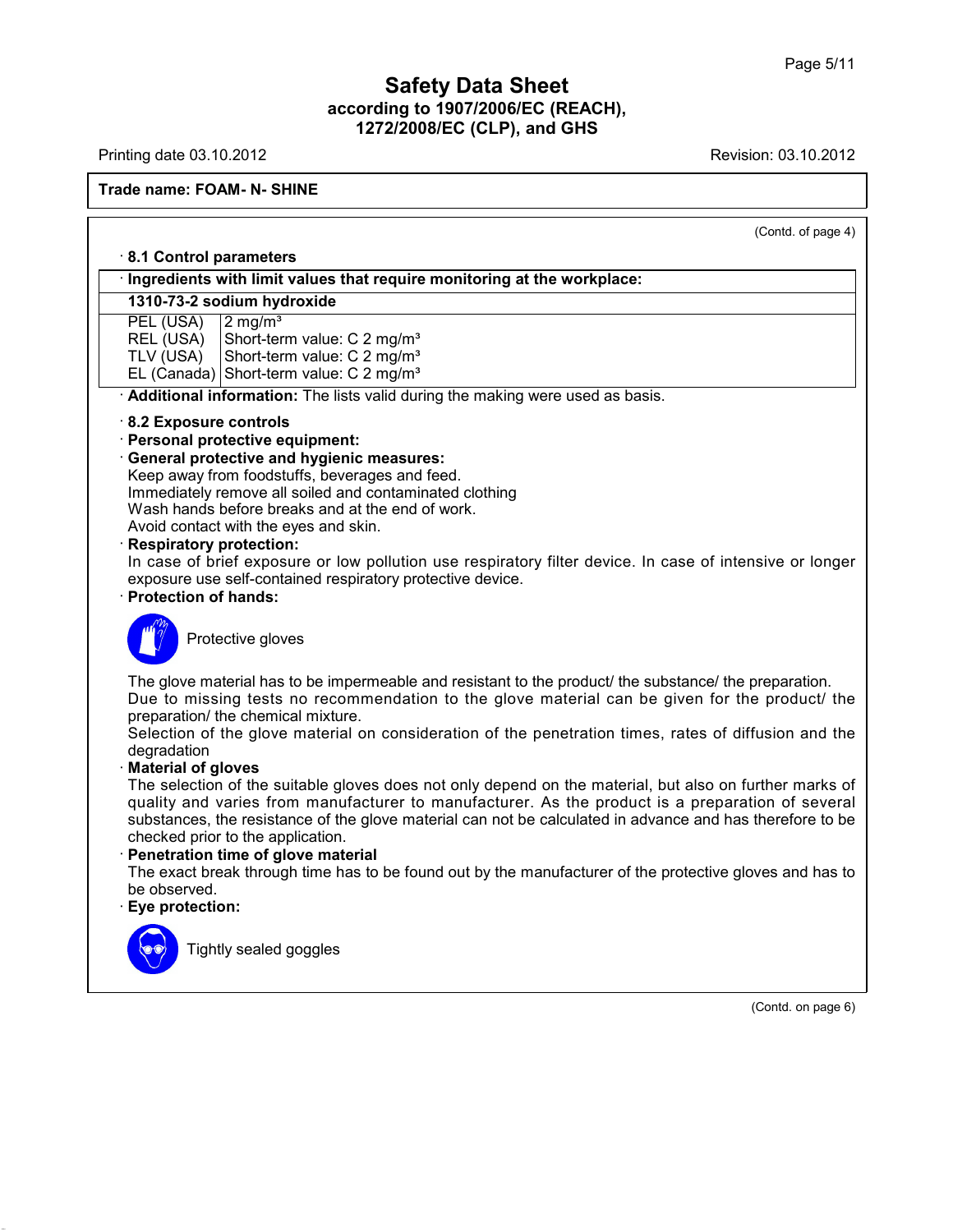Printing date 03.10.2012 **Revision: 03.10.2012** 

# **Trade name: FOAM- N- SHINE**

(Contd. of page 5)

| 9 Physical and chemical properties                                                                |                                               |  |  |  |
|---------------------------------------------------------------------------------------------------|-----------------------------------------------|--|--|--|
| 9.1 Information on basic physical and chemical properties<br>· General Information                |                                               |  |  |  |
| · Appearance:<br>Form:                                                                            |                                               |  |  |  |
| Colour:                                                                                           | Liquid<br>Pink                                |  |  |  |
| · Odour:                                                                                          | Fruit-like                                    |  |  |  |
| · Odour threshold:                                                                                | Not determined.                               |  |  |  |
| $\cdot$ pH-value at 20 $\degree$ C:                                                               | 11                                            |  |  |  |
| Change in condition<br><b>Melting point/Melting range:</b><br><b>Boiling point/Boiling range:</b> | Undetermined.<br>$100^{\circ}$ C              |  |  |  |
| · Flash point:                                                                                    | Not applicable.                               |  |  |  |
| · Flammability (solid, gaseous):                                                                  | Not applicable.                               |  |  |  |
| · Ignition temperature:                                                                           |                                               |  |  |  |
| <b>Decomposition temperature:</b>                                                                 | Not determined.                               |  |  |  |
| · Self-igniting:                                                                                  | Product is not selfigniting.                  |  |  |  |
| · Danger of explosion:                                                                            | Product does not present an explosion hazard. |  |  |  |
| <b>Explosion limits:</b>                                                                          |                                               |  |  |  |
| Lower:                                                                                            | Not determined.                               |  |  |  |
| Upper:                                                                                            | Not determined.                               |  |  |  |
| · Vapour pressure at 20°C:                                                                        | 23 hPa                                        |  |  |  |
| Density at 20°C:                                                                                  | $1,02$ g/cm <sup>3</sup>                      |  |  |  |
| <b>Relative density</b>                                                                           | Not determined.                               |  |  |  |
| · Vapour density                                                                                  | Not determined.                               |  |  |  |
| <b>Evaporation rate</b>                                                                           | Not determined.                               |  |  |  |
| · Solubility in / Miscibility with                                                                |                                               |  |  |  |
| water:                                                                                            | Fully miscible.                               |  |  |  |
| · Partition coefficient (n-octanol/water): Not determined.                                        |                                               |  |  |  |
| · Viscosity:                                                                                      |                                               |  |  |  |
| <b>Dynamic:</b>                                                                                   | Not determined.                               |  |  |  |
| Kinematic:                                                                                        | Not determined.                               |  |  |  |
| · Solvent content:                                                                                |                                               |  |  |  |
| <b>Organic solvents:</b>                                                                          | 0.0%                                          |  |  |  |
| Water:                                                                                            | 80,0%                                         |  |  |  |
| <b>Solids content:</b>                                                                            | 20,0%                                         |  |  |  |
|                                                                                                   | (Contd. on page 7)                            |  |  |  |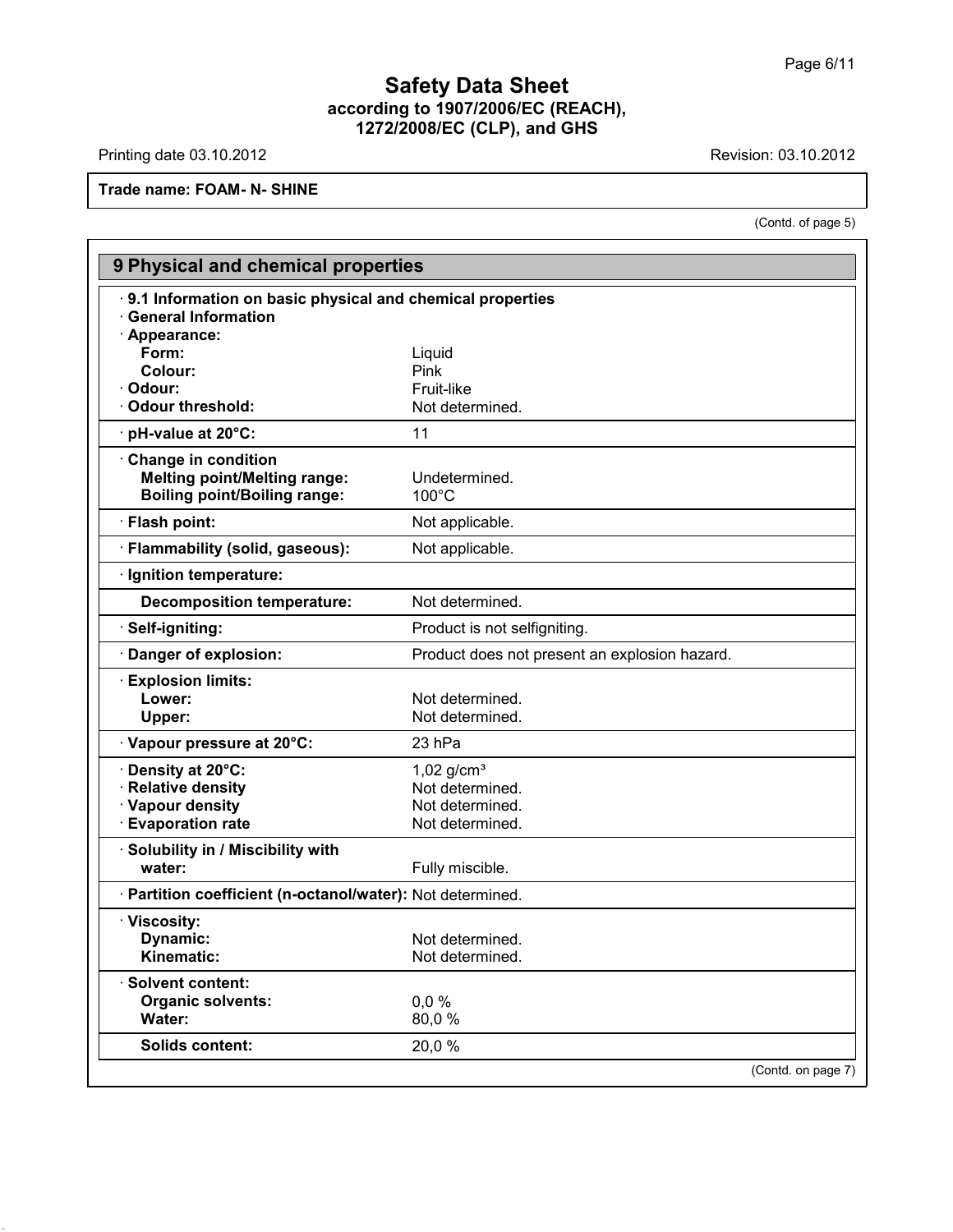Printing date 03.10.2012 **Revision: 03.10.2012** Revision: 03.10.2012

**Trade name: FOAM- N- SHINE**

· **9.2 Other information** No further relevant information available.

## **10 Stability and reactivity**

- · **10.1 Reactivity**
- · **10.2 Chemical stability**
- · **Thermal decomposition / conditions to be avoided:**
- No decomposition if used according to specifications.
- · **10.3 Possibility of hazardous reactions** Reacts with strong acids.
- · **10.4 Conditions to avoid** No further relevant information available.
- · **10.5 Incompatible materials:** No further relevant information available.
- · **10.6 Hazardous decomposition products:**

Sulphur oxides (SOx) Phosphorus oxides (e.g. P2O5) Nitrogen oxides

Carbon monoxide and carbon dioxide

# **11 Toxicological information**

· **11.1 Information on toxicological effects**

· **Acute toxicity:**

· **LD/LC50 values relevant for classification:**

**1310-73-2 sodium hydroxide**

Oral LD50 2000 mg/kg (rat)

## · **Primary irritant effect:**

· **on the skin:** Irritant to skin and mucous membranes.

· **on the eye:** Irritating effect.

· **Sensitization:** No sensitizing effects known.

#### · **Additional toxicological information:**

The product shows the following dangers according to the calculation method of the General EU Classification Guidelines for Preparations as issued in the latest version: Irritant

# **12 Ecological information**

- · **12.1 Toxicity**
- · **Aquatic toxicity:** No further relevant information available.
- · **12.2 Persistence and degradability** No further relevant information available.
- · **12.3 Bioaccumulative potential** No further relevant information available.
- · **12.4 Mobility in soil** No further relevant information available.
- · **Additional ecological information:**
- · **General notes:**

Water hazard class 2 (German Regulation) (Self-assessment): hazardous for water

(Contd. on page 8)

(Contd. of page 6)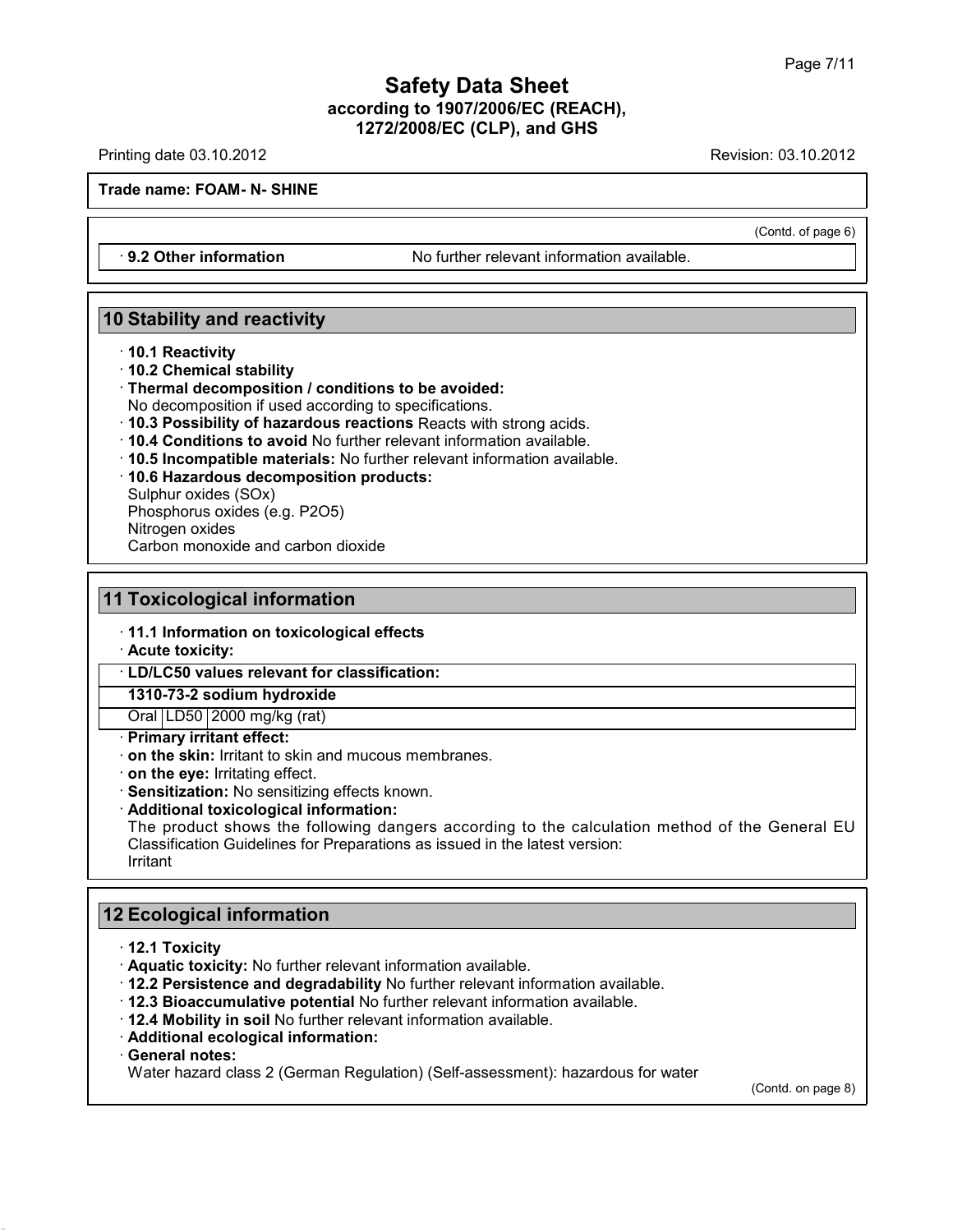Printing date 03.10.2012 **Revision: 03.10.2012** Revision: 03.10.2012

**Trade name: FOAM- N- SHINE**

(Contd. of page 7)

Do not allow product to reach ground water, water course or sewage system. Danger to drinking water if even small quantities leak into the ground.

#### · **12.5 Results of PBT and vPvB assessment**

· **PBT:** Not applicable.

· **vPvB:** Not applicable.

· **12.6 Other adverse effects** No further relevant information available.

## **13 Disposal considerations**

· **13.1 Waste treatment methods**

#### · **Recommendation**

Must not be disposed together with household garbage. Do not allow product to reach sewage system.

- · **Uncleaned packaging:**
- · **Recommendation:** Disposal must be made according to official regulations.
- · **Recommended cleansing agents:** Water, if necessary together with cleansing agents.

| <b>14 Transport information</b>                                  |                                                                                                                                           |
|------------------------------------------------------------------|-------------------------------------------------------------------------------------------------------------------------------------------|
| $\cdot$ 14.1 UN-Number<br>· DOT, ADR, IMDG, IATA                 | <b>UN3266</b>                                                                                                                             |
| 14.2 UN proper shipping name<br>· DOT, IMDG, IATA<br>$\cdot$ ADR | CORROSIVE LIQUID, BASIC, INORGANIC, N.O.S.<br>(SODIUM HYDROXIDE)<br>3266 CORROSIVE LIQUID, BASIC, INORGANIC,<br>N.O.S. (SODIUM HYDROXIDE) |
| 14.3 Transport hazard class(es)                                  |                                                                                                                                           |
| $\cdot$ DOT                                                      |                                                                                                                                           |
| · Class<br>· Label                                               | 8 Corrosive substances.<br>8                                                                                                              |
| $\cdot$ ADR                                                      |                                                                                                                                           |
| · Class                                                          | 8 (C9) Corrosive substances.                                                                                                              |
|                                                                  | (Contd. on page 9)                                                                                                                        |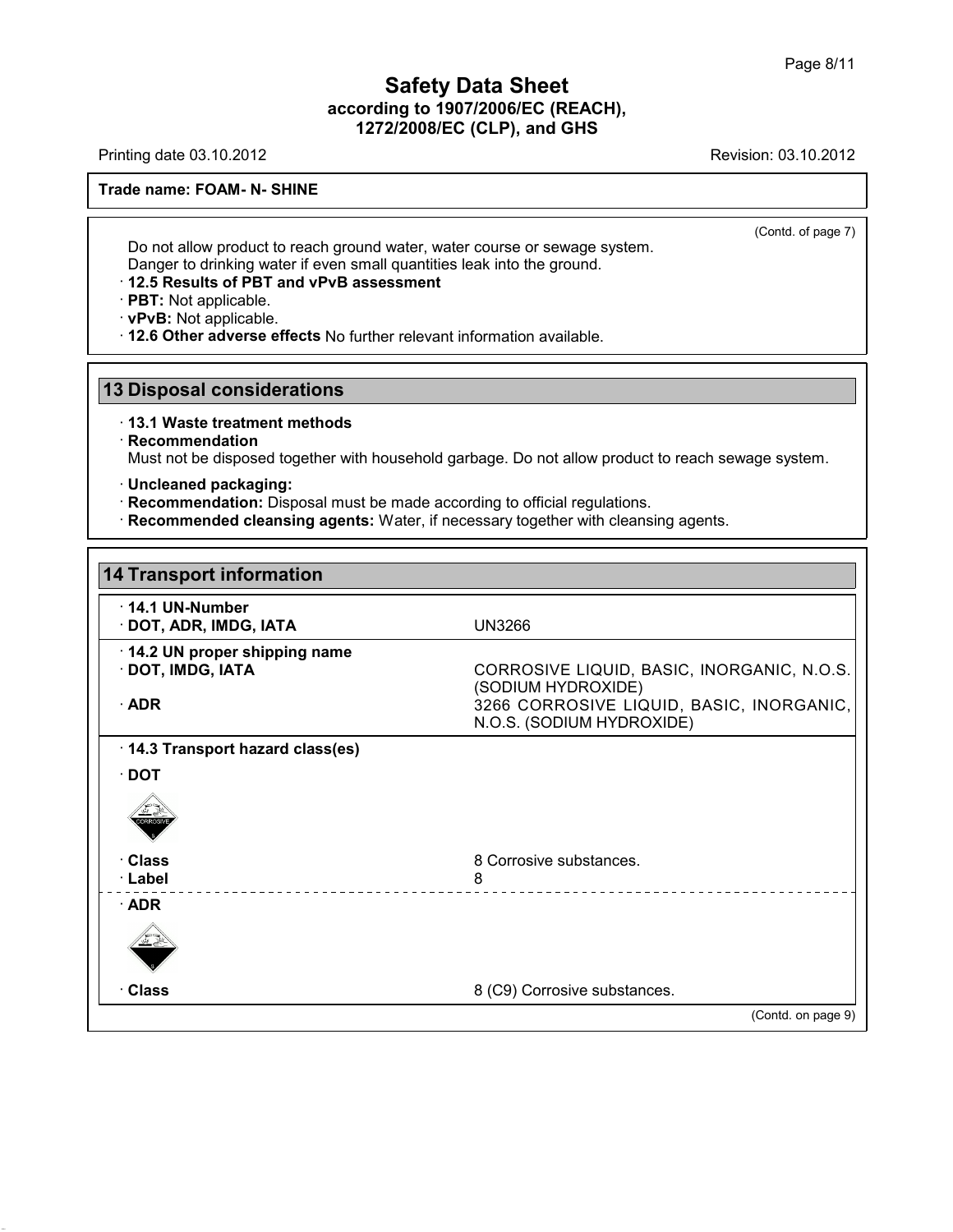Printing date 03.10.2012 **Revision: 03.10.2012** Revision: 03.10.2012

## **Trade name: FOAM- N- SHINE**

|                                                    | (Contd. of page 8)                                                               |
|----------------------------------------------------|----------------------------------------------------------------------------------|
| · Label                                            | 8                                                                                |
| · IMDG, IATA                                       |                                                                                  |
|                                                    |                                                                                  |
| · Class                                            | 8 Corrosive substances.                                                          |
| · Label                                            | 8                                                                                |
| · 14.4 Packing group<br>· DOT, ADR, IMDG, IATA     | $\mathbf{III}$                                                                   |
| 14.5 Environmental hazards:<br>· Marine pollutant: | <b>No</b>                                                                        |
| 14.6 Special precautions for user                  | Warning: Corrosive substances.                                                   |
| Danger code (Kemler):                              | 80                                                                               |
| <b>EMS Number:</b>                                 | $F-A, S-B$                                                                       |
| $\cdot$ Segregation groups                         | <b>Alkalis</b>                                                                   |
| 14.7 Transport in bulk according to Annex II of    |                                                                                  |
| MARPOL73/78 and the IBC Code                       | Not applicable.                                                                  |
| · Transport/Additional information:                |                                                                                  |
| $\cdot$ ADR                                        |                                                                                  |
| · Tunnel restriction code                          | E                                                                                |
| · UN "Model Regulation":                           | UN3266, CORROSIVE LIQUID, BASIC, INORGANIC,<br>N.O.S. (SODIUM HYDROXIDE), 8, III |

## **15 Regulatory information**

· **15.1 Safety, health and environmental regulations/legislation specific for the substance or mixture** · **United States (USA)**

· **SARA**

· **Section 355 (extremely hazardous substances):**

None of the ingredients is listed.

· **Section 313 (Specific toxic chemical listings):**

None of the ingredients is listed.

· **TSCA (Toxic Substances Control Act):**

All ingredients are listed.

· **Proposition 65 (California):**

· **Chemicals known to cause cancer:**

None of the ingredients is listed.

(Contd. on page 10)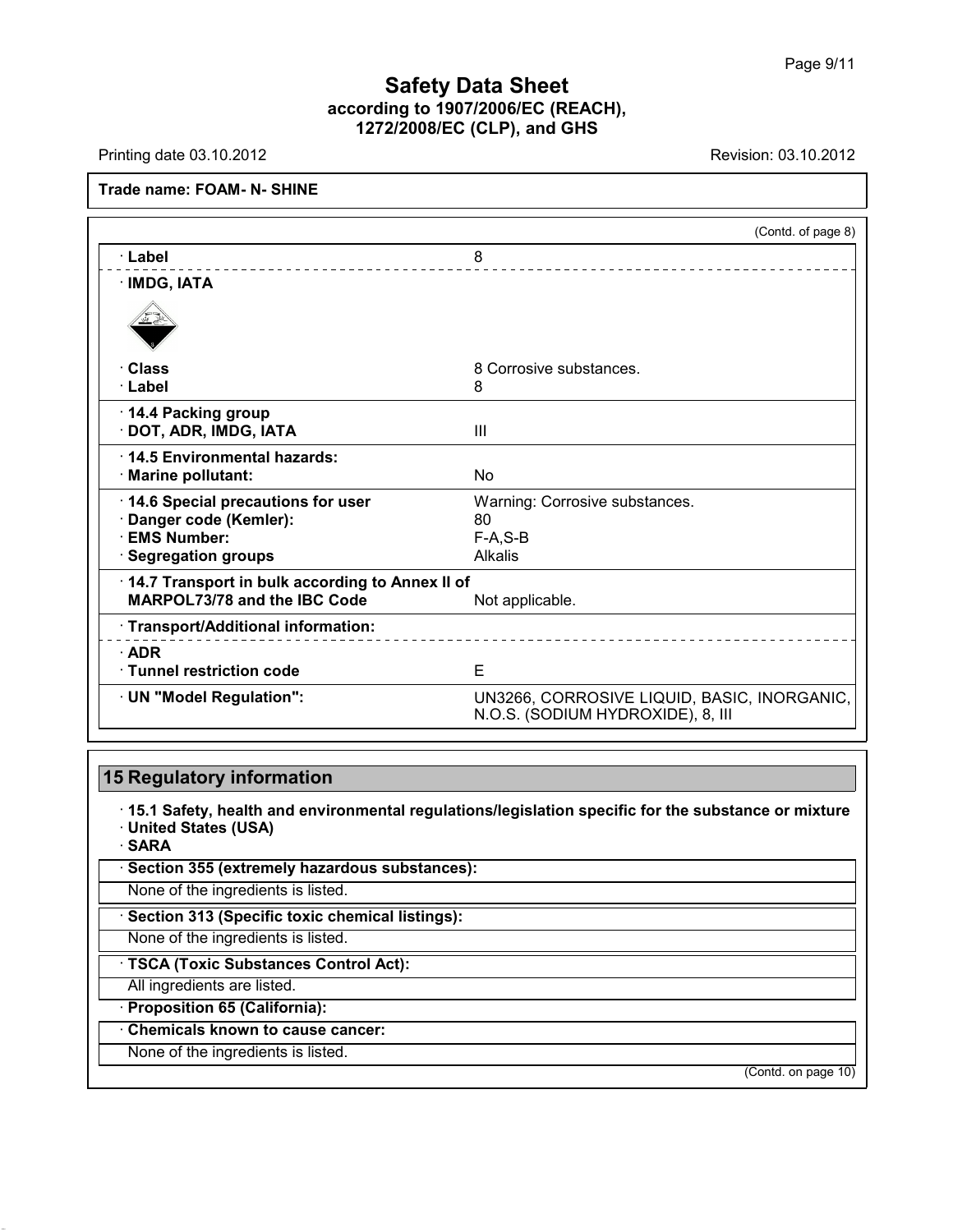Printing date 03.10.2012 **Revision: 03.10.2012** Revision: 03.10.2012

**Trade name: FOAM- N- SHINE**

(Contd. of page 9) · **Chemicals known to cause reproductive toxicity for females:** None of the ingredients is listed. · **Chemicals known to cause reproductive toxicity for males:** None of the ingredients is listed. · **Chemicals known to cause developmental toxicity:** None of the ingredients is listed. · **Carcinogenic Categories** · **EPA (Environmental Protection Agency)** None of the ingredients is listed. · **IARC (International Agency for Research on Cancer)** None of the ingredients is listed. · **TLV (Threshold Limit Value established by ACGIH)** None of the ingredients is listed. · **NIOSH-Ca (National Institute for Occupational Safety and Health)** None of the ingredients is listed. · **OSHA-Ca (Occupational Safety & Health Administration)** None of the ingredients is listed. · **Canada** · **Canadian Domestic Substances List (DSL)** All ingredients are listed. · **Canadian Ingredient Disclosure list (limit 0.1%)** None of the ingredients is listed. · **Canadian Ingredient Disclosure list (limit 1%)** 25155-30-0 sodium dodecylbenzenesulphonate, pure 1310-73-2 sodium hydroxide · **15.2 Chemical safety assessment:** A Chemical Safety Assessment has not been carried out.

# **16 Other information**

This information is based on our present knowledge. However, this shall not constitute a guarantee for any specific product features and shall not establish a legally valid contractual relationship.

#### · **Relevant phrases**

H302 Harmful if swallowed.

H314 Causes severe skin burns and eye damage.

H318 Causes serious eye damage.

R22 Harmful if swallowed.

R35 Causes severe burns.

R41 Risk of serious damage to eyes.

(Contd. on page 11)